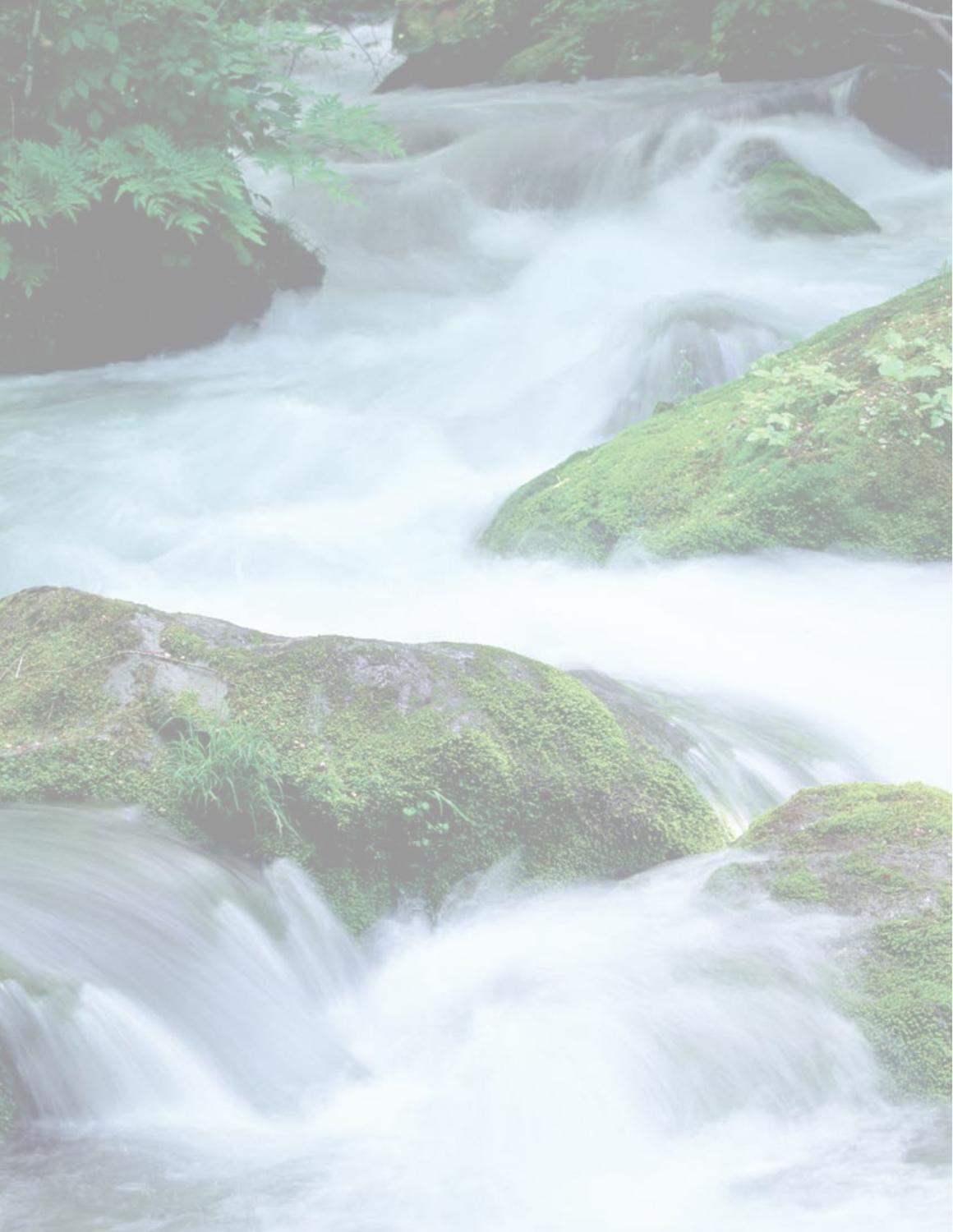## **Yoga Calm Principles in Action**

Historically, yoga practices have encompassed both physical and mental techniques for calming the nervous system—exactly what today's stress researchers recommend. And while these techniques are an important part of yoga, they were designed to serve even greater purposes in the individual and the community—those of personal discovery, wellness, and selfmastery. These overarching principles or philosophies of yoga invite creativity and flexibility in responding to needs; empower individuals through self-study, exploration, and discernment; and guide without dictating. The cultivation of these yogic attitudes is at the heart of yoga and a key determinant in its effectiveness, adaptability, and longevity.

#### **Stillness**

*When I first met nine-year-old Barton, he talked nonstop. He explained that he never cried because once when he cried at his last school, even his best friend laughed at him. His dad told him that boys aren't supposed to cry. "But my dad's not the best person to listen to, you see, because he uses drugs, and that's why I live with my mom now." Then he went on and on about his father's drug use and how scary it was to live in his house because when people came over, you didn't know if you should trust them or not.* 

*I could feel the sorrow in him, and the rage, and I promised him that I would never laugh at him if he cried. I told him that lots of boys cry in my room, and I never make fun of them or laugh at them. He said, "Oh, no, I'm not ever going to cry." Even the thought of it stimulated his need to make a show of his masculinity, so he dropped to the floor right there in my classroom and started doing push-ups—all the while continuing to talk through his heavy breathing. He said that he didn't want to be fat, and he wanted to be strong and taller than his father, who was five feet six inches tall, and he found that the push-ups sometimes prevented him from crying.* 

*One day, Barton came into my room dragging a cardboard box and flying so high that he was frightened of himself. He said that his mom was trying some new medication on him and his heart was racing so fast that he was sure he was going to have a heart attack. We tried calling his mother, but she was unavailable. All the while, he kept getting into his cardboard box and rocking back and forth, then getting out and walking quickly around the room, talking a mile a minute.*

 *I asked him how his body felt. He walked around, moving one hand up and down like a fish, and said, "I'm like the waves of the ocean going up and down." Then he made the waves bigger to demonstrate his feelings to me. He continued talking. I glanced at the clock and realized I had a group of students coming in fifteen minutes. I needed to find some way to help Barton before the students arrived.* 

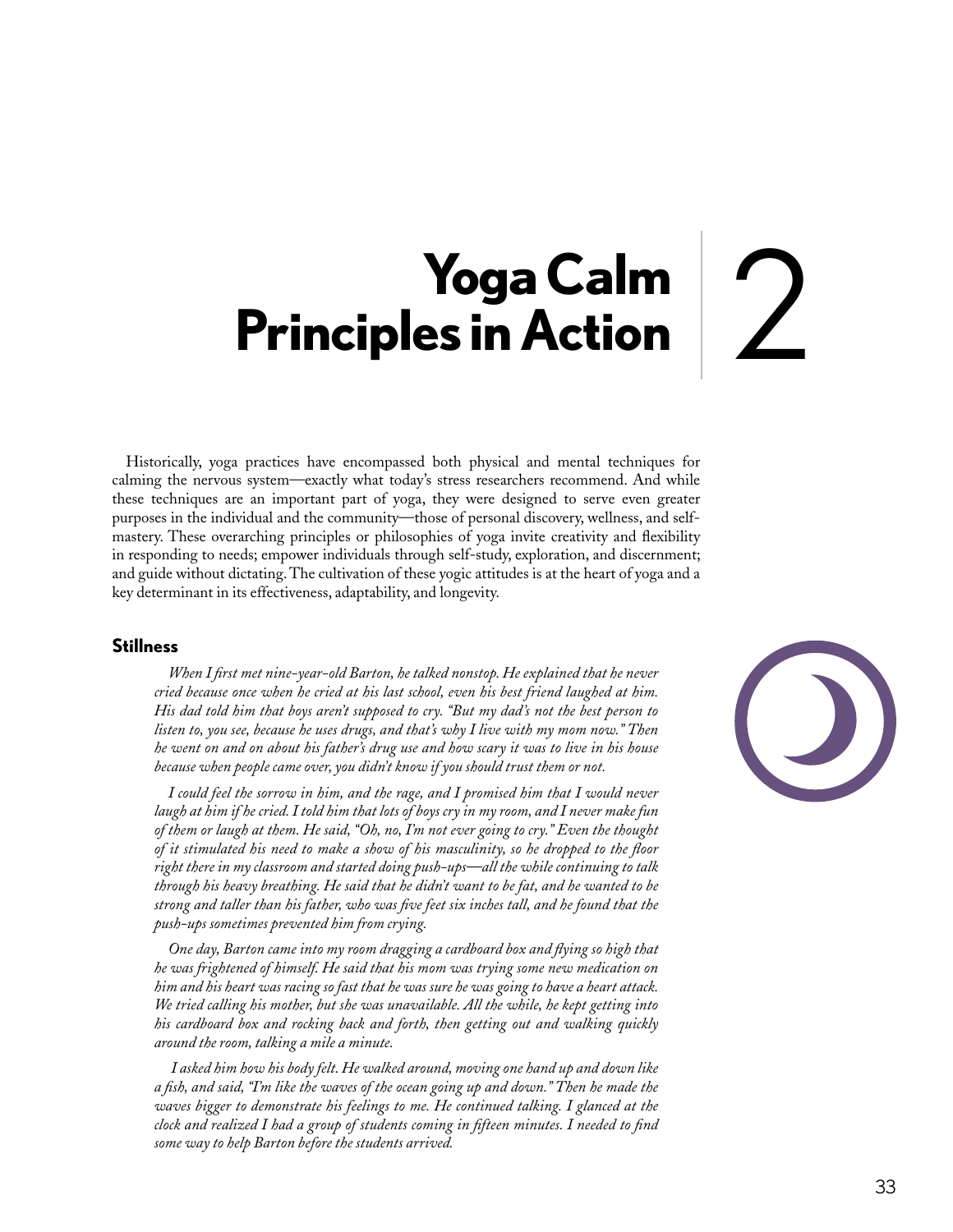

*Pulse Count helps to engender Stillness and Listening.*

*"Let's try this, Barton," I said. "Why don't you get in the box and try some slow, deep breaths?" He climbed into the box and pulled his knees up to his chin.* 

*"This is really uncomfortable," he said matter-of-factly. "Sometimes you don't have the best ideas, Mrs. Gillen."* 

*I laughed a little and said, "Well, hold on. Let's see if we can make it more comfortable."* 

*We worked together to cut out the end of the box so his torso could be in but his legs could stretch out. Then I put a pillow in the box and placed a blanket over him. Turning off the lights and putting on some soothing music, I asked him to take deep breaths and see if he could calm his body and be as still as possible. I reassured him that I would stay in the room. From underneath the blanket, he continued to talk, but now he began to slow down. "You know, Mrs. Gillen, I think this is starting to work. That music you're playing is good, you see, and I think it's beginning to calm me down."* 

*I lowered my own voice and worked on keeping myself calm. I talked to him in a soothing, deep voice, and within ten minutes, he had found a route into his own stillness, into his ability to self-soothe.* 

*By the time the group of students arrived, Barton was feeling much better. He named his box his "Soothing Chair," and he demonstrated to the children how it worked. These secondgraders were, of course, amazed by his invention, which he continued to use throughout that year. Sometimes he even brought friends into the room to try it. He began attending weekly Yoga Calm classes with me. He took his practice very seriously.* 

The quality of Stillness is important in developing self-control and self-regulation in students. By learning to still themselves, especially in times of chaos and fear, students gain confidence and become more capable of handling conflict and disruption. They begin to create an inner peace that they can draw on at any time. This quality is developed in all the Yoga Calm physical poses and in the relaxation and quieting processes.

Because children are bouncy and talkative, adults often think that an active, energetic class is what they need. But opportunities to practice Stillness are important for children, as well as for the adults in their lives. When children begin to understand that they can have some control over their own bodies and when they learn to self-soothe, they gain personal power. Sometimes a few minutes of Stillness can break their negative perception of themselves.

*A student who had been diagnosed with severe ADHD told me his mother was always*  saying that he was never in control. We played a game in which we strove to keep our *bodies completely still for thirty seconds. After a few tries, he was able to do this. I told him, "See, you've already proven that you can have control for thirty seconds. Tomorrow, let's see if you can do it for a whole minute." His green eyes shot me a look of surprise mixed with suspicion.* 

*Two years later, he sits still and can listen to a novel being read aloud. Sometimes he begs me to continue, even after thirty minutes. By practicing just thirty seconds of Stillness that one day, he gained a new perception of himself.*

When working with children with attention disorders, we must first believe that they *can* be still. We have to check our own perceptions about them and open our minds to their potential. For when a whole community has decided that a child is bad or incapable, the child believes and acts accordingly. But as with the student described above, you can start with simple things to teach Stillness: going on a vacation in your mind for thirty seconds, counting your pulse for fifteen seconds, holding completely still for ten seconds—taking small steps. We gradually increase the time, and before long, students are able to come to Stillness easily. A new world opens up to them.

Stillness also encourages children's innate ability to connect to the natural world and observe the beauty in life. This is also a part of our yoga practice with children. We don't think of it as a practice only on mats, though. It is a practice of life. When children who have practiced Stillness in Yoga Calm classes go outside, they tune in to nature's rhythms, and their bodies begin to respond to, and embody, the quality of Stillness that exists in parks, trees, and slowmoving creeks.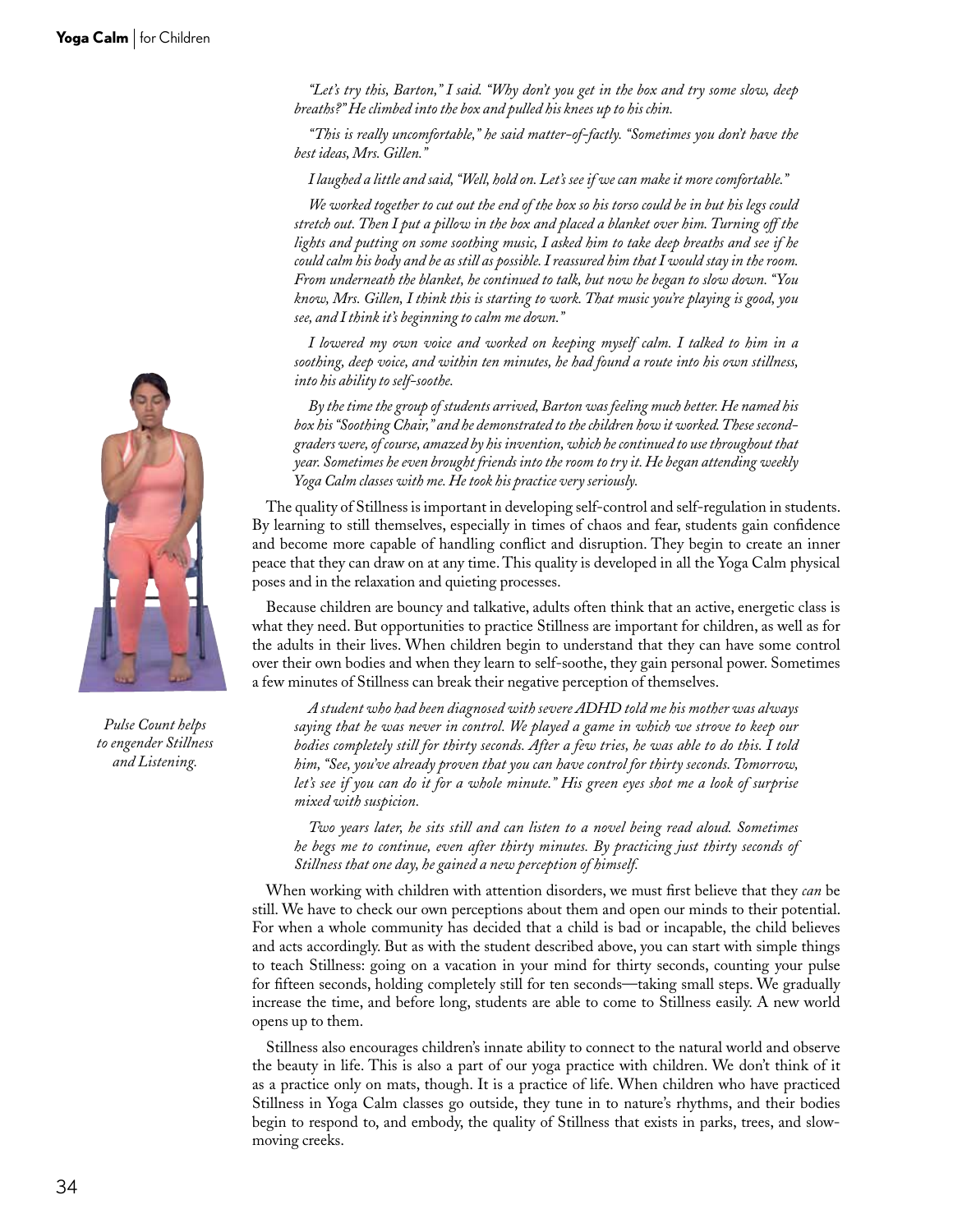*On a field trip to a local farm, the owner invited our class of behaviorally challenged students to visit her pond. She told the students they could feed the fish, but they had to walk very quietly on the dock or the fish would swim away.* 

 *I said to the students, "You know how to do this. We practice being still every day." Then I asked the liveliest student to demonstrate how quietly he could walk onto the dock. He walked out on tiptoe, not making a sound. The others followed in the same way. Then each silently took a handful of fish food from the owner. And when they tossed it to the water, the pond exploded in flashes of silver jumping fish. The students' faces registered surprise and delight, yet they continued to manage their excitement, whispering only. The sun emerged from behind a cloud. A great blue heron flew out of a large pine and flapped over their heads. It was a spectacular moment made possible by their ability to be still.* 

*At the end of the day, after they'd all taken their seats on the bus, the owner of the farm entered to tell the students that they were the most polite group that had ever visited her farm! Two of the students looked behind them to see if she was referring to someone else, obviously unused to such compliments.* 

The Stillness activities are designed to help counselors, therapists, and teachers guide students toward greater self-control and sensitivity. Once children learn to practice Stillness, they begin to develop inner peace that can help them through difficult times, as well as the ability to focus and prepare to learn.

#### **Listening**

To develop a strong sense of self, students need to listen to the messages that come from their hearts, minds, and bodies. Differentiating between true warning systems in the body and fears or memories from the past is an important skill that will help them make positive choices in their lives.

*Molly, an only child, lives with her mother. She doesn't know her father, and her mother is a wonderful, loving person but has a difficult time finding and holding a job. So Molly worries about her mother. She feels anxious and hopeless about their life.* 

*One day during class, Molly was lying very still in a relaxation pose. This was excellent. She had come a long way since a few months earlier, when she could not settle down. She would spend her time poking and bothering students next to her. She still had days like that, but her ability to quiet herself was getting stronger. Now I wanted to help her listen to her own wisdom and find strength inside.*

*As the students lay on their mats, I asked them to see if they could find the "strong voice" inside of them. I asked them to notice whether the voice was loud or soft, high-pitched or deep. Did the voice sound like anyone? If so, who? Then I said, "See if your strong voice has something to tell you," adding that it was important to listen very carefully, that sometimes it takes time to hear your strong voice.* 

*Afterward, I asked the students to share their experiences. Molly timidly raised her hand. She said her strong voice told her that even if her mother never got a good job, someday she would be old enough to find a job herself and create a positive life. That seed of positive thought began to move Molly out of her hopeless feelings and gave her a vision for her future.* 

When students learn to listen to the voices and messages that come from inside, they may start to make healthier choices. They can identify and discriminate between different feelings, and they can listen to the wisdom of the body. Indeed, with yoga practice and the help of supportive adults, children can learn to find the voice within that helps guide them toward health and happiness.

It's as a teacher attending a Yoga Calm training reported: she believed the yoga practice of her teen years had prevented her from ever becoming a smoker. Having practiced and developed healthy breathing habits, she was very tuned in to her body's responses, and therefore was acutely aware of the change in her breathing the one time she smoked a cigarette. She never wanted to try that again!

When children begin to listen internally, it is not uncommon for them to name God or Jesus as a source of strength. Because this is an individual child's personal experience, it is appropriate

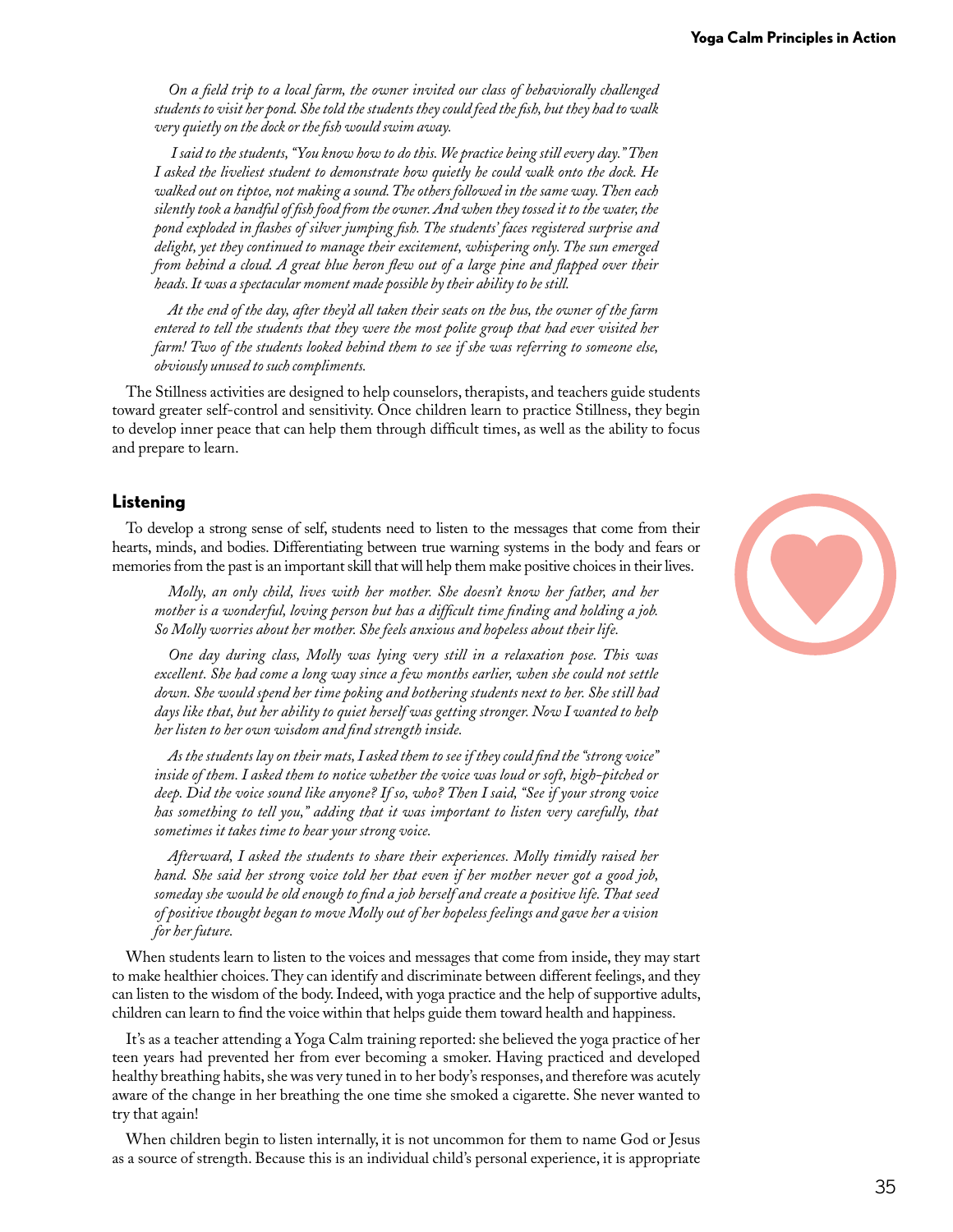for the child to share this in the structure of the class if so inclined. In fact, when children share their personal experiences of God and religion, it gives the class an opportunity to practice acceptance of different paths.

*One day after we listened to our inner strength while in Warrior I, Mary, a sixth grader, said that she often thought of Jesus while in these poses. It helped her feel strong, she said. This led to discussion among the students. Some shared their feelings about Jesus. Some said they didn't think about Jesus at all. I listened, honoring each child's experience and modeling understanding and acceptance, very careful in such situations not to give my personal opinion or side with any child.*

It's vital to treat religion as you would any discussion and encourage students to be open and express their experience. If children are to learn how to listen internally, it's important to let them speak about *any* of the things they encounter within.

*Judy, a fifth grader with a difficult family life, was gently helping a younger student. I commented that Judy had a kind heart. "No, I don't," she said. "I'm not kind at all. I'm really evil. I think evil thoughts all the time."* 

*It was true that Judy could be very mean. She often bullied other children and said cruel, hateful things. I wanted to understand her, so I looked into myself and asked how I have felt when angry. I, too, have felt out of control, which let me understand what Judy meant by feeling "evil." Also I knew that she had good reason to be angry. Her father was in jail for performing a violent act, and her mother had a severe learning disability, making it difficult for her to manage the details of life. So Judy, instead of being mothered, often had to play mother to her mother.* 

*The next day, I invited Judy into my room. I explained that I understood what she had meant and helped her identify her feelings as anger. I told her that sometimes I, too, felt evil when I was angry. I said, "Your angry feelings are not 'you.' They are just feelings. I am going to help you express your anger in ways that won't get you into trouble." Then we went outside and threw a ball against the wall and growled REALLY LOUD!* 

*I continued to work with Judy on her feelings of anger and gave her strategies for expressing her anger. Meanwhile, I had established a group of adults at the school who would take time during the day to notice Judy's kindness and compliment her when they saw her doing good things. And over time, Judy began to make amazing changes. She was brighter and more optimistic. Others liked her more. She laughed and participated more fully in activities. She still had to work on her bullying behavior and was still easily triggered by other students, but she began to change her image of herself. This started because she had the courage to speak honestly about the things she felt when she looked inside and listened.* 

When children begin speaking about their thoughts and feelings, they need adults in their lives who are strong enough to listen and understand the things they reveal. If a teacher or counselor has not done the hard work of listening to his or her own sorrows and anger, it will be difficult to stay present with these feelings in a student. An adult who is uncomfortable or impatient with a child's expression may unintentionally communicate this. When there is not time to listen to the student, and the adult feels impatient, it is important for the adult to acknowledge that and either arrange a time to be available or help the student identify someone who can listen (e.g., grandma or grandpa). For when students express strong feelings, it is a dual listening process. The children are tuning in to their feelings, and the adult must tune in to his or her own feelings. This is one way the adult can positively model behaviors that children need to learn.

Indeed, modeling is crucial in teaching the principle of Listening—a point we will return to later.

# 

### **Grounding**

*Fourth-grader Jessica has been diagnosed with severe ADHD. She is emotional and has a difficult time at recess. She tends to blurt things out, and she lacks good social skills. The children often tease her, and this drives her to tears, which embarrasses her.*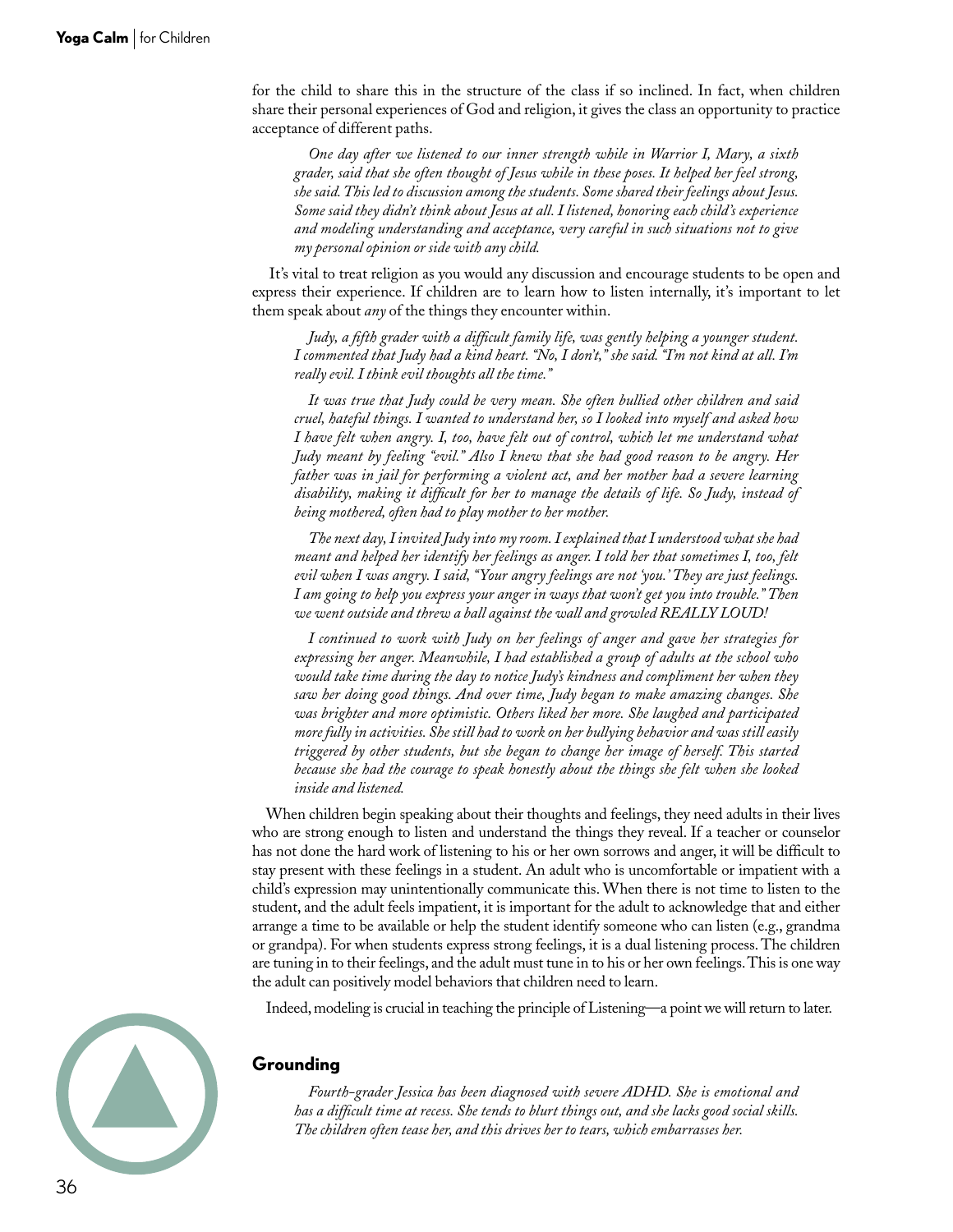*One day in yoga, she asked what she could do when her peers teased her. We practiced standing strong in Mountain (p. 79) with our feet anchored to the earth. We each thought of someone in our life who believes in us and supports us, and we imagined that person holding our feet to the earth. Then we breathed into our bellies and in strong, deep voices said "Stop!" We practiced looking each other in the eye and setting boundaries without yelling or humiliating ourselves. I encouraged Jessica to try these skills on the playground.* 

*Several days later Jessica came bursting into my room full of excitement. "It worked, Mrs. Gillen! It really worked!"* 

*"What worked?" I asked.*

*"That thing we did in yoga. I pretended I was strong and that my mom was holding onto my feet. I breathed into my belly and told the kids to stop in a deep voice, and guess what! They stopped!"* 

*She looked as though she still didn't quite believe it.*

What Jessica had experienced was the ability to ground herself both physically and emotionally. By teaching children to do this, we help them connect to the earth and feel safe and secure, gaining a sense of control over their environment. By bringing their awareness into both the present moment and their physical bodies through activities like those described above, students begin to learn that they can call on their bodies, the earth, and the people in their lives to support them. The ground is always there.

Many children who have been traumatized dissociate from their bodies and have a hard time being present in the physical world. The fast pace of the modern world aggravates this problem. Children's lives are full of many demands and distractions, and many of them spend a majority of their time stimulated by television, video games, cell phones, computers, and other electronic gadgets. They may live in a fantasy world that is not connected to the physical world. They need to develop a sense of physical awareness and safety in their bodies, and to develop a realistic understanding of their abilities and needs.

For children to develop good habits for self-care, they need the experience of feeling healthy physically, emotionally, and mentally. When people are perpetually unaware of their bodies, they may believe that a lifestyle involving junk food, video games, and lack of exercise meets their needs. One student informed us that he "relaxed" when he played violent video games. When he learned to check his pulse and understand what relaxation really feels like, he began to see that his body did not, in fact, relax while he was playing these games.

When introducing yoga to students, we start slowly. When poses are taught quickly, without time to develop inner awareness, injuries are more likely to occur, and children can develop a practice that is disconnected from their physical awareness—in essence, creating yet another distraction. We want children to practice and to listen to physical cues at the same time.

Grounding activities help children come into their bodies and prepare them for learning.

#### **Strength**

Strength involves not only muscle power—Physical Strength—but also Mental Strength and Emotional Strength. All three are complementary and may be nurtured simultaneously.

#### Physical Strength

The yoga poses, of course, develop Physical Strength. And as the body becomes physically stronger, students' sense of self is likewise strengthened. They feel safer and less vulnerable. They become more able to participate in physical tasks and the world around them.

In Yoga Calm, we develop Physical Strength by challenging the body in a reasonable manner. We encourage children to push themselves, but also to listen to their physical limitations, and tune in to ensuing emotions and mental processes. As a result, the body begins to grow stronger with encouragement and support—not by being forced into compliance. In this way, Physical Strength grows organically with emotional and cognitive awareness.



*Balance poses develop Grounding and Strength.*

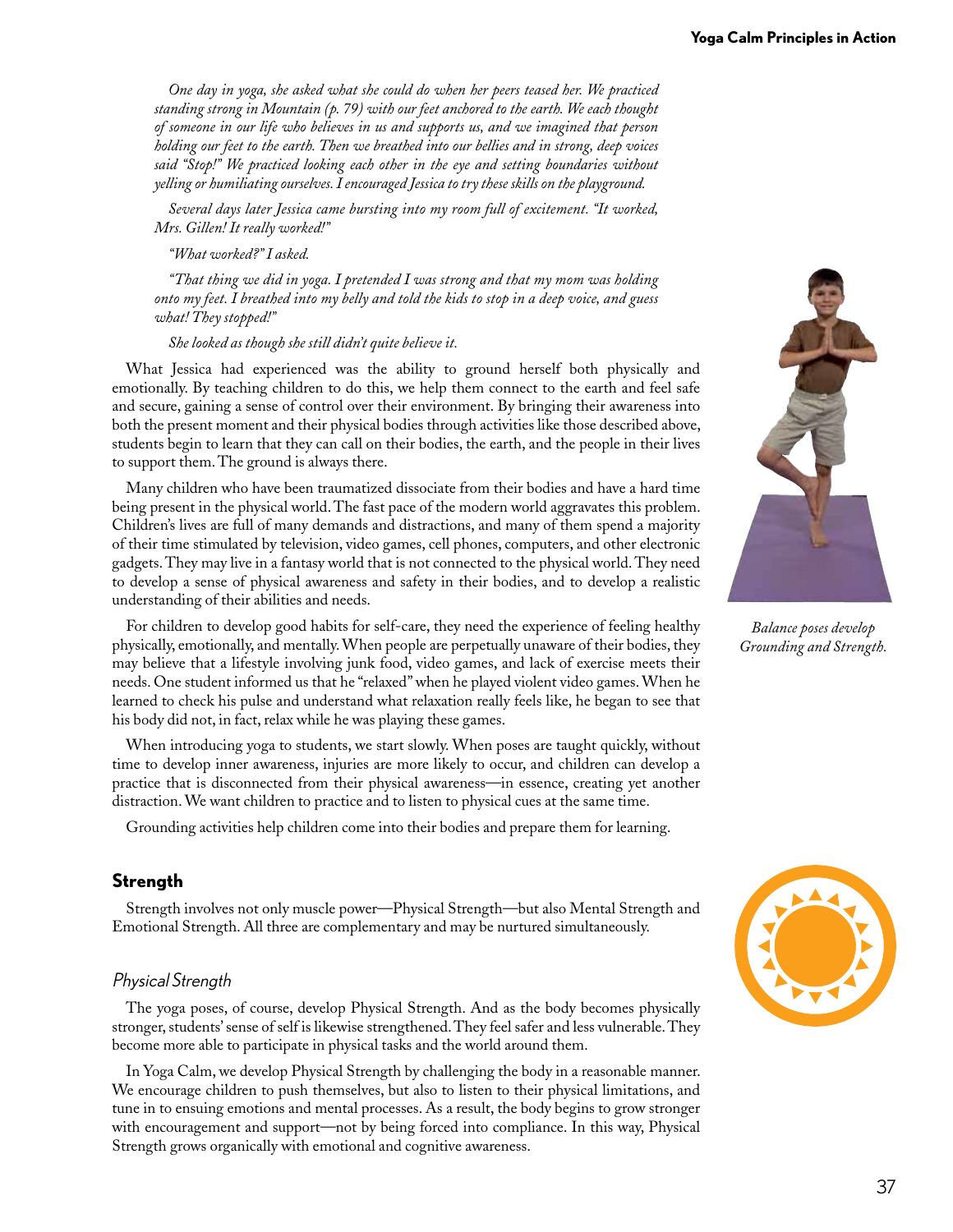#### Mental Strength



*Strengthening poses with Listening and positive self-talk help develop Physical, Mental, and Emotional Strength.*

Athletes, successful business executives, and individuals in many professions know the importance of positive self-talk and visualizing positive outcomes. Similarly, by using positive self-talk while in the poses, children practicing Yoga Calm can develop Mental Strength. The guided relaxations further support this, giving students practice in focusing their thoughts and using positive images to help them move toward greater health and success. And as students develop a stronger sense of themselves and their own images and ideas, they are less persuaded by negative external images and behaviors.

*Georgia, a sixth-grade student, has been diagnosed with bipolar disorder. Highly sensitive, she has a difficult time at recess because she is often targeted by other students who find it entertaining to set her off.* 

*I found Georgia standing in a balance pose in my office one day, looking at the words posted in bold letters on a bulletin board: "I am strong. I am in control. I can do it. I can be responsible." When I inquired what she was doing, she explained that she'd had some trouble at recess and was using the words and yoga to get herself back in control.* 

*She stood in the balance pose for a few minutes before heading back out to recess. Walking out the door, she called to me, "Thanks, Mrs. Gillen. I use those words all the time!"* 

Knowing some mental phrases such as the ones Georgia used can help children through difficult times. Positive self-talk trains children to focus their minds on their abilities. It helps keep them from being overwhelmed by fear and insecurities. The words provide a tool to use in moments of fear, anger, or worry. Many children report using these words regularly—in PE, at the doctor's office, during tests, when anxious, and at other times.

#### Emotional Strength

The process of developing Physical and Mental Strength also supports the development of Emotional Strength. With improved physical and mental control, students can develop the courage to express their emotions and the discipline to process the feelings that arise. Teacher and peer modeling of healthy emotional expression is also essential in developing this quality in students.

*Jeremy had problems with extreme work avoidance. Whenever he began something he perceived as difficult, he would lock up and refuse to do anything. This exasperated his parents and teachers. Sometimes it would be impossible to get him back on track when he shut down, and no amount of coercion, threats, or consequences had any impact.* 

When he began coming to yoga, it was apparent that he was frightened of doing the *wrong thing and being criticized. His fear of failure was so great that he would stop before he reached a place where he might fail. So I moved him into practice very slowly. When he was unable to participate, I allowed him to lie on his mat and watch the class. He would come in and out of the poses as he felt ready. To help him through his blocks, I gave him the language to say to himself, "I am strong! I am in control! I can do it!" He made good progress.* 

*Once when the class was doing some very active poses, Jeremy looked extremely frustrated and angry. At one point, he sat down on his mat with a defeated look. I said, "Don't give up, Jeremy. Don't give in to that voice inside your head that wants you to quit."* 

*He looked at me very sternly and said, "I'm not giving up, Mrs. Gillen. I'm sitting down to get my anger under control. I'm trying to tell myself those words you taught me."* 

*"Okay. Good," I said, and we continued with the poses.* 

*Jeremy sat for a few minutes, then got up and joined us in the practice. His yoga was strong and confident! He had really broken through something. I complimented him on how strong he looked.*

*After class, he told me that he had started to think about his brother, who was in a different foster care situation than he himself was. He said that people had told him he might never see his brother again, and that made him angry. "Then," he said, "I sat down and told myself that it doesn't matter what anyone else said. I will always love my brother,*